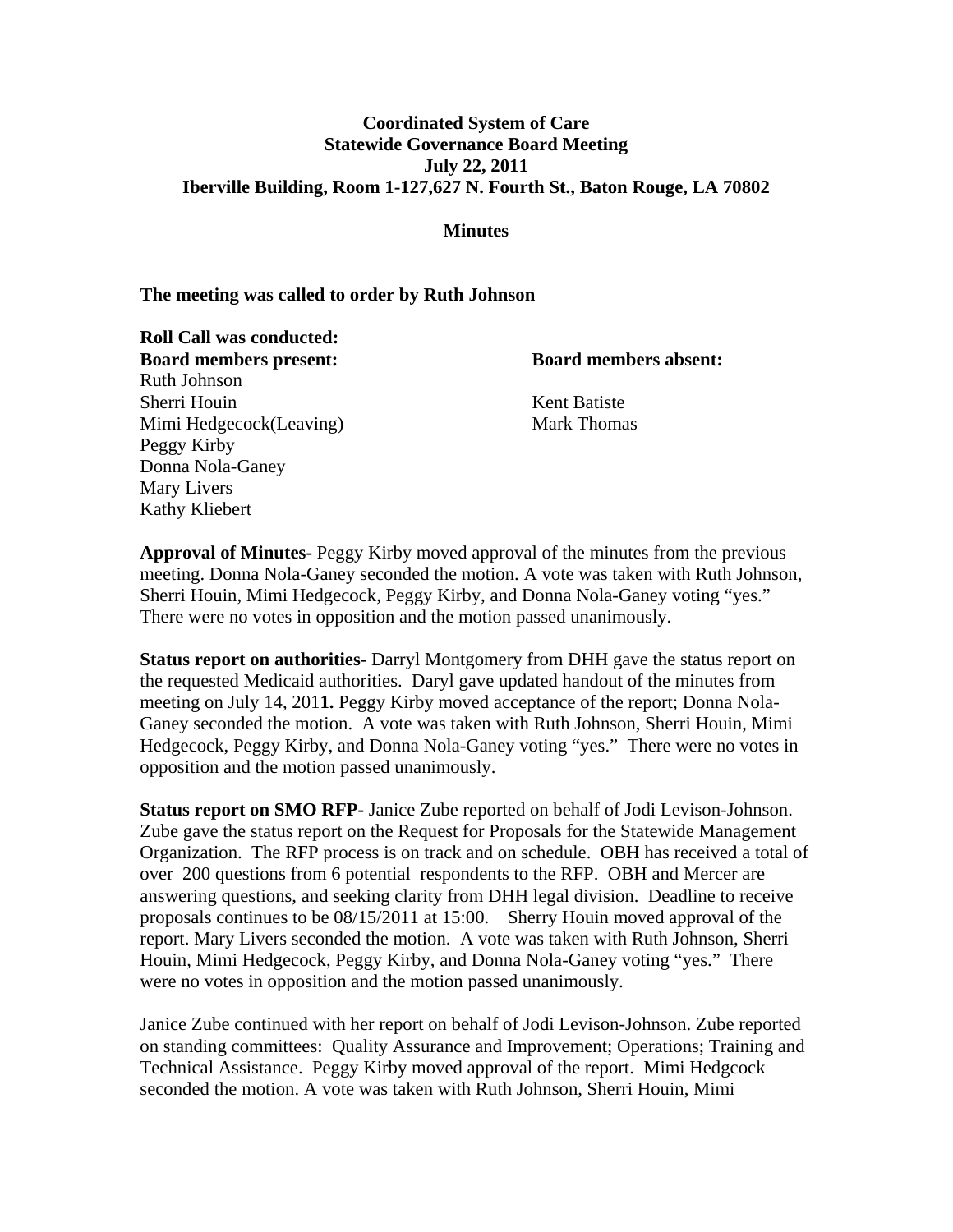Hedgecock, Peggy Kirby, and Donna Nola-Ganey voting "yes." There were no votes in opposition and the motion passed unanimously.

## **Discussion regarding proposal review process.**

OBH indicates 3 representatives from each of the four state organizations on the Governance Board are needed to sit on the proposal review panel. Panel members will receive training for the proposal August  $17^{\text{th}}$  &  $18^{\text{th}}$ . Review will occur August  $18^{\text{th}}$  -  $23^{\text{rd}}$ . Governance Board members agreed to provide Kathy Kliebert with names of designees.

OBH informed Board of the need to attach a "conflict of interest" addendum to RFP. Sherry Houin moved approval of addendum. Mary Livers seconded the motion. A vote was taken with Ruth Johnson, Sherri Houin, Mimi Hedgecock, Peggy Kirby, and Donna Nola-Ganey voting "yes." There were no votes in opposition and the motion passed unanimously.

# **Standing and Special Work group reports and recommendations:**

# **Finance and Audit Committee-**

Ruth Johnson provided the Operations committee report. Johnson states the Board may receive an updated copy of the MOU by next meeting. A motion was made to accept the report, motion seconded. A vote was taken with Ruth Johnson, Sherri Houin, Mimi Hedgecock, Peggy Kirby, and Donna Nola-Ganey voting "yes." There were no votes in opposition and the motion passed unanimously.

## **New Business**

Ruth Johnson stated she was excited about speaking at the NGA meeting.

LABHP/CSOC rate setting workgroup recommends that Multi-Dimensional Treatment Foster Care (MDTFC) be removed from LABHP/CSOC service array due to complexity and cost of implementing this treatment modality in Louisiana. Louisiana does not currently have the human resources, network resources, or the financial resources to support this modality. Ruth Johnson suggested this recommendation be accepted by the governance board, and that perhaps MDTFC be reconsidered for the LA services array at a later, undetermined date. Kathy Kliebert moved this recommendation be accepted, motion was seconded by Peggy Kirby. A vote was taken with Ruth Johnson, Sherri Houin, Mimi Hedgecock, Peggy Kirby, and Donna Nola-Ganey voting "yes." There were no votes in opposition and the motion passed unanimously.

Mimi Hedgcock announced that she will separate from service to the Gov office as of August 2, 2011.

Ruth Johnson will follow up on travel reimbursement for Governance Board members.